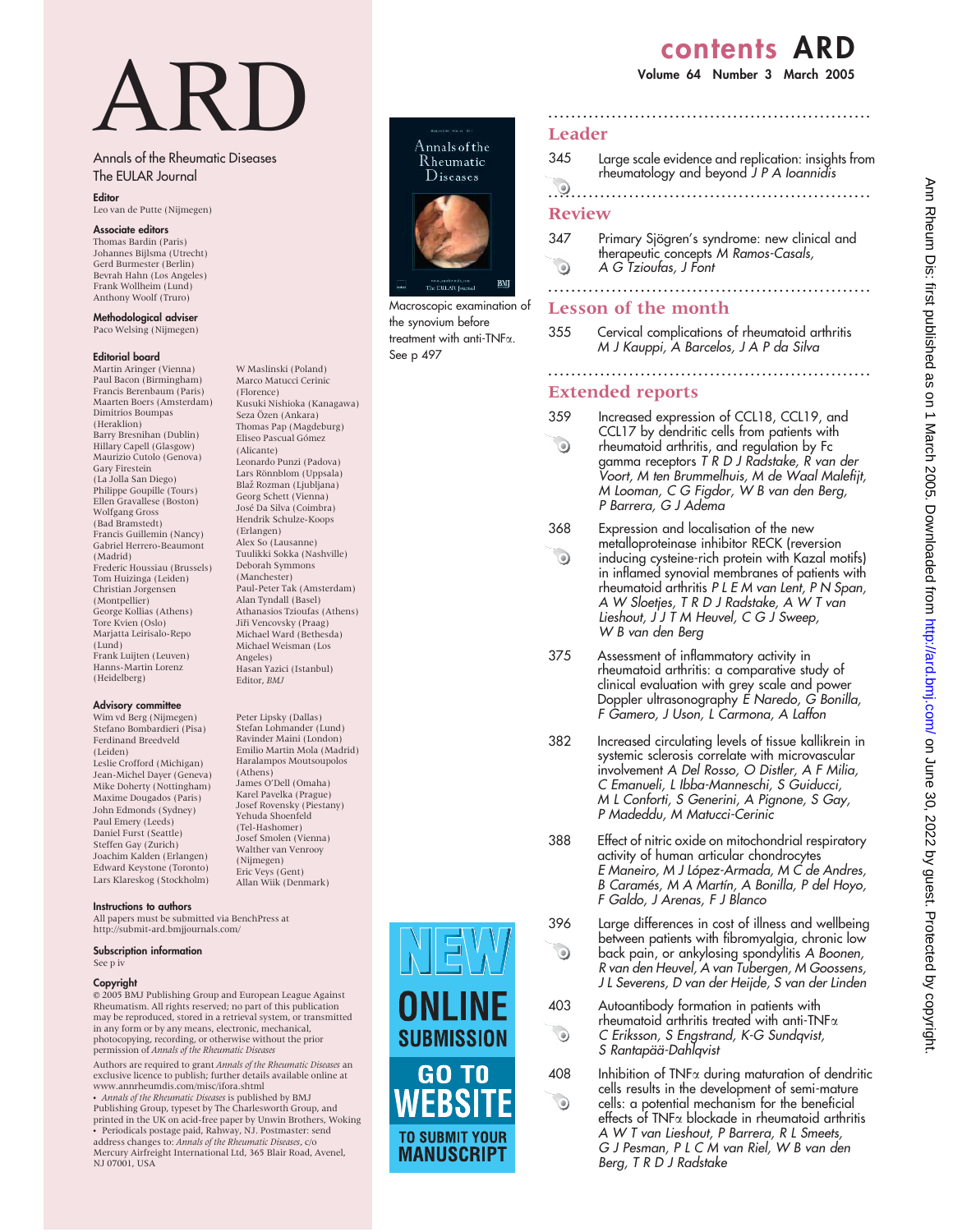- 415 Effect of treatment of rheumatoid arthritis with infliximab on IFN $\gamma$ , IL4, T-bet, and
- $\odot$ GATA-3 expression: link with improvement of systemic inflammation and disease activity M Kawashima, P Miossec
- 419 Galectin-3 is induced in rheumatoid arthritis synovial fibroblasts after adhesion to  $\odot$ cartilage oligomeric matrix protein M Neidhart, F Zaucke, R von Knoch, A Jüngel, B A Michel, R E Gay, S Gay
- 425 Lower limb arterial incompressibility and obstruction in rheumatoid arthritis  $\odot$ I del Rincón, R W Haas, S Pogosian, A Escalante
- 433 Decreased prolactin response to hypoglycaemia in patients with  $\odot$ rheumatoid arthritis: correlation with disease activity A M M Eijsbouts, F H J van den Hoogen, R F J M Laan, C G J Sweep, A R M M Hermus, L B A van de Putte
- 438 Evidence for familial aggregation of hand, hip, and spine but not knee osteoarthritis in  $\odot$ siblings with multiple joint involvement: the GARP study N Riyazi, I Meulenbelt, H M Kroon, K H Ronday, M-P Hellio le Graverand, F R Rosendaal, F C Breedveld, P E Slagboom, M Kloppenburg
- 444 Anti-C1q antibodies in nephritis: correlation between titres and renal disease activity  $\odot$ and positive predictive value in systemic lupus erythematosus N Marto, M L Bertolaccini, E Calabuig, G R V Hughes, M A Khamashta
- 449 A randomised, placebo controlled, comparative trial of the gastrointestinal  $\odot$ safety and efficacy of AZD3582 versus naproxen in osteoarthritis L S Lohmander, D McKeith, O Svensson, M Malmenäs, L Bolin, A Kalla, G Genti, J Szechinski, C Ramos-Remus, for the STAR Multinational Study Group
- 457 Distinct tumour necrosis factor  $\alpha$ , interferon  $\gamma$ , interleukin 10, and cytotoxic T cell antigen 4 gene polymorphisms in disease occurrence and end stage renal disease in Wegener's granulomatosis B M Spriewald, O Witzke, R Wassmuth, R R Wenzel, M-L Arnold, T Philipp, J R Kalden
- $462$  Pathogenic role of anti- $\beta$ 2-glycoprotein I antibodies in antiphospholipid associated  $\odot$ fetal loss: characterisation of b2 glycoprotein I binding to trophoblast cells and functional effects of anti- $\beta$ 2glycoprotein I antibodies in vitro N Di Simone, E Raschi, C Testoni, R Castellani, M D'Asta, T Shi, S A Krilis, A Caruso, P L Meroni

#### Concise reports

468 Analysis of the insertion/deletion related polymorphism within T cell antigen receptor  $\beta$  variable genes in primary Sjögren's syndrome C A Lawson,

...................................................

I J Donaldson, S J Bowman, J Shefta, A W Morgan, A Gough, J D Isaacs, B Griffiths, P Emery, C T Pease, A W Boylston

- 471 B cell MALT lymphoma diagnosed by labial minor salivary gland biopsy in patients screened for Sjögren's syndrome N M Van Mello, S R Pillemer, P P Tak, V Sankar
- 474 Genetic association analysis of the IGFBP7, ADAMTS3, and IL8 genes as the potential osteoarthritis susceptibility that maps to chromosome 4q C Kawahara, T Forster, K Chapman, A Carr, J Loughlin
- 477 DNA methylation is not likely to be responsible for aggrecan down regulation in aged or osteoarthritic cartilage E Pöschl, A Fidler, B Schmidt, A Kallipolitou, E Schmid, T Aigner
- 481 Increased plasma soluble CD40 ligand concentrations in systemic sclerosis and association with pulmonary arterial hypertension and digital ulcers Y Allanore, D Borderie, C Meune, H Lemaréchal, S Weber, O G Ekindjian, A Kahan
- $484$   $\beta$  Thromboglobulin and platelet factor 4 in bronchoalveolar lavage fluid of patients with systemic sclerosis O Kowal-Bielecka, K Kowal, A Lewszuk, A Bodzenta-Lukaszyk, J Walecki, S Sierakowski
- 487 Evidence for negative association of the chemokine receptor CCR5 d32  $\odot$ polymorphism with rheumatoid arthritis V Pokorny, F McQueen, S Yeoman, M Merriman, A Merriman, A Harrison, J Highton, L McLean
- 491 Radiographic progression in children with polyarticular juvenile rheumatoid arthritis: a pilot study T Mason, A M Reed, A M Nelson, K B Thomas
- 494 CNI-1493, an inhibitor of proinflammatory cytokines, retards cartilage destruction in rats with collagen induced arthritis E Larsson, H E Harris, K Palmblad, B Månsson, T Saxne, L Klareskog
- 497 Tumour necrosis factor  $\alpha$  blockade in treatment resistant pigmented villonodular  $\begin{picture}(220,20) \put(0,0){\line(1,0){10}} \put(15,0){\line(1,0){10}} \put(15,0){\line(1,0){10}} \put(15,0){\line(1,0){10}} \put(15,0){\line(1,0){10}} \put(15,0){\line(1,0){10}} \put(15,0){\line(1,0){10}} \put(15,0){\line(1,0){10}} \put(15,0){\line(1,0){10}} \put(15,0){\line(1,0){10}} \put(15,0){\line(1,0){10}} \put(15,0){\line($ synovitis E-J A Kroot, M C Kraan, T J M Smeets, M Maas, P P Tak, J M G W Wouters

...................................................

# Letters

- 500 Recurrent limp in a young boy F Falcini, T Giani, A Lippi, M Resti, G Simonini
- 501 Finger joint swellings in a teenager: juvenile rheumatoid arthritis or a psychiatric disorder? B Ostendorf, C Iking-Konert, M Cohnen, M Schneider